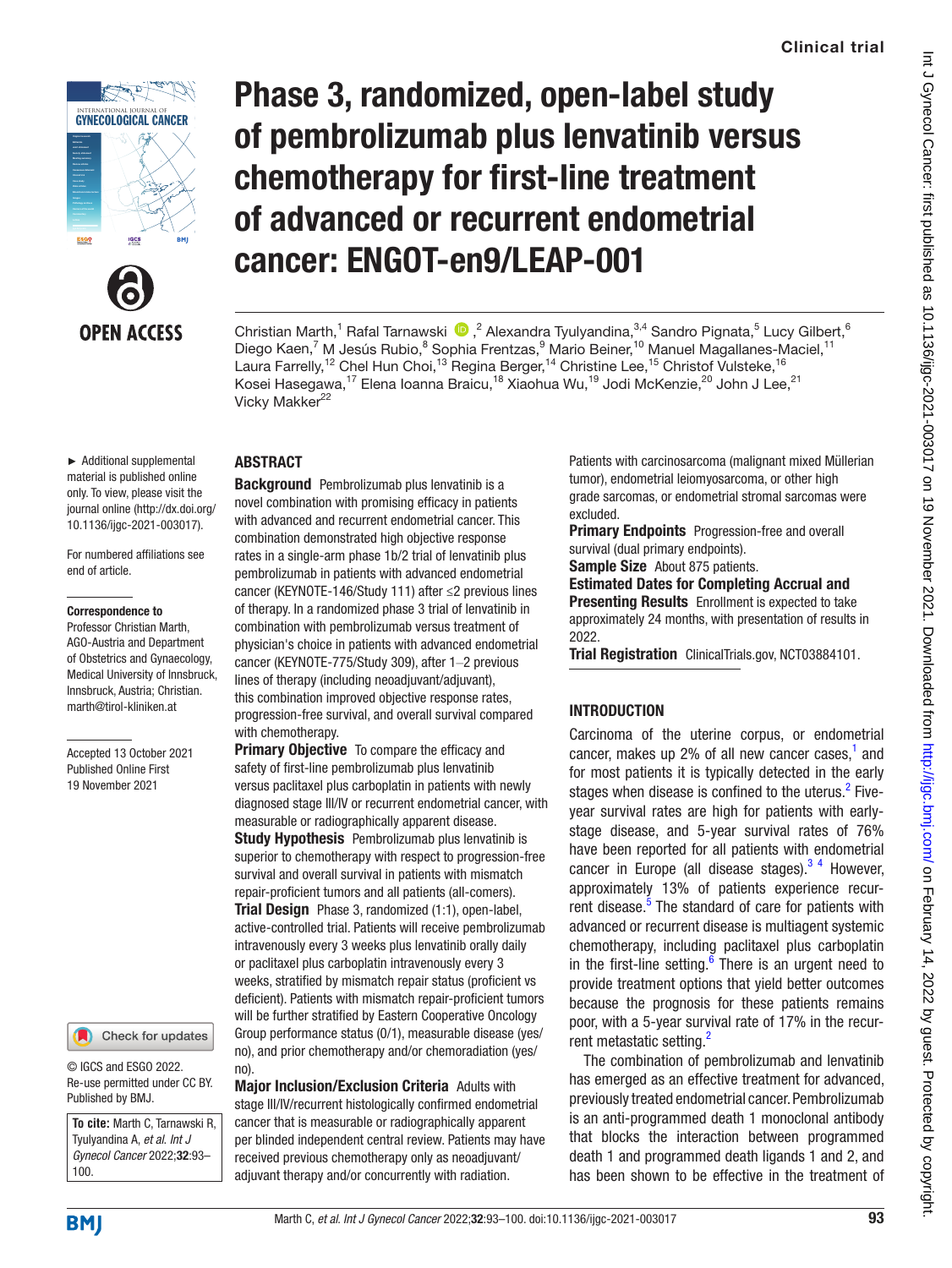a variety of solid tumor types, including mismatch repair-deficient endometrial cancer.<sup>78</sup> Lenvatinib is a selective inhibitor of vascular endothelial growth factor receptors 1–3 and other receptor tyrosine kinases, such as fibroblast growth factor receptors 1–4, plateletderived growth factor receptor  $\alpha$ , KIT, and RET, and is a potent angiogenesis inhibitor.<sup>9</sup> It has also been shown to be an effective immunomodulator. Preclinical models have shown that lenvatinib decreases tumor-associated macrophages, increases T-cell populations, upregulates the type I interferon signaling pathway, and leads to activation of CD8-positive T cells. In preclinical models, lenvatinib in combination with anti-programmed death 1 therapy significantly suppressed and delayed tumor growth compared with either treatment alone.<sup>9</sup>

In a single-arm, phase 1b/2 trial of lenvatinib plus pembrolizumab, KEYNOTE-146/Study  $111<sup>10</sup>$  $111<sup>10</sup>$  $111<sup>10</sup>$  the combination of pembrolizumab and lenvatinib was associated with an objective response rate of 39.5% in patients with previously treated endometrial cancer (irrespective of mismatch repair status).<sup>[10](#page-6-7)</sup> In a randomized phase 3 trial of lenvatinib in combination with pembrolizumab versus treatment of physician's choice in patients with advanced endometrial cancer (KEYNOTE-775/Study 309), $<sup>11</sup>$  $<sup>11</sup>$  $<sup>11</sup>$  patients who had received one</sup> or two previous platinum based chemotherapy regimens (including in the neoadjuvant or adjuvant setting) had significantly prolonged progression-free and overall survival with pembrolizumab plus lenvatinib compared with physician's treatment of choice (paclitaxel or doxorubicin) in both patients with mismatch repair-proficient disease (progression-free survival hazard ratio (HR) 0.60; overall survival HR 0.68) and in all enrolled patients (progression-free survival HR 0.56; overall survival HR 0.62).<sup>[11](#page-6-8)</sup>

In the ENGOT-en9/LEAP-001 study (ClinicalTrials.gov NCT03884101; protocol MK-7902-001-05/E7080-G000-313/ ENGOT-EN9; dated March 17, 2021), we hypothesize that the combination of pembrolizumab plus lenvatinib is superior to standard of care paclitaxel and carboplatin chemotherapy in the firstline setting with respect to progression-free survival and overall survival in both patients with mismatch repair-proficient endometrial cancer and all-comers (all enrolled patients with mismatch repair-proficient or mismatch repair-deficient tumors). In patients with mismatch repair-proficient endometrial cancer, superiority will be tested after non-inferiority to chemotherapy with respect to overall survival has been evaluated.

## METHODS AND ANALYSIS

## Trial Design

ENGOT-en9/LEAP-001 is a phase 3, randomized, open-label, active-controlled trial of pembrolizumab in combination with lenvatinib compared with platinum doublet chemotherapy (paclitaxel and carboplatin). The first patient was enrolled on April 11, 2019. This study has completed recruitment and was conducted in 190 community clinics and academic hospitals in 22 countries in accordance with Good Clinical Practice guidelines and the Declaration of Helsinki. The study protocol and amendments were approved by institutional review boards or independent ethics committees at each study site. All patients provided written informed consent to the study investigator before undergoing any protocol-specific procedure.



<span id="page-1-0"></span>Figure 1 ENGOT-en9/LEAP-001 study design. <sup>a</sup>Treat until disease progression or unacceptable toxicity. Pembrolizumab must be stopped after 35 cycles, but lenvatinib may continue after stopping pembrolizumab. <sup>b</sup>Study will be fully enrolled when 612 patients with mismatch repair-proficient (pMMR) tumors and ~263 patients with mismatch repair-deficient (dMMR) tumors are recruited. <sup>c</sup>A lower starting dose of paclitaxel  $(135 \,\text{mg/m}^2)$  and carboplatin (AUC 5mg/mL/min) may be administered to patients at risk of developing toxicities due to previous pelvic/spine radiation. An AUC of 5mg/mL/min dose of carboplatin may be administered in accordance with local practice. <sup>d</sup>Patients may receive up to seven cycles of paclitaxel/carboplatin; however, chemotherapy treatment beyond seven cycles may be permitted (with the sponsors' approval) for patients who continue to derive clinical benefit. AUC, area under the curve (unit, mg/mL/min); ECOG, Eastern Cooperative Oncology Group; IV, intravenous; PS, performance status; QD, once daily; Q3W, every 3 weeks.

The study design is shown in [Figure 1.](#page-1-0) Patients were randomly assigned in a 1:1 ratio to receive either pembrolizumab 200mg intravenously once every 3 weeks in combination with lenvatinib 20 mg orally daily or paclitaxel  $175 \,\text{mg/m}^2$  in combination with carboplatin area under the curve 6mg/mL/min intravenously every 3 weeks. Study treatment was discontinued if patients experienced disease progression or unacceptable toxicity. Pembrolizumab must have been discontinued after 35 cycles, but lenvatinib could have been continued after pembrolizumab discontinuation. Patients could have received up to seven cycles of paclitaxel/carboplatin; however, chemotherapy treatment beyond seven cycles was permitted for patients who continued to derive clinical benefit. Lenvatinib dosing was reduced, interrupted, or discontinued according to protocolspecified guidelines for patients who experienced intolerable grade 2–3 adverse events or any grade 4 adverse events. Lenvatinib compliance was monitored based on the drug accountability documented by the site staff. Treatment for complications or adverse events could have been administered at the investigator's discretion unless it was expected to interfere with the evaluation of, or interact with, study medication.

Funding and sponsorship for this research was provided by Merck Sharp & Dohme Corp, a subsidiary of Merck & Co Inc (Kenilworth, New Jersy, USA), and Eisai Inc (Woodcliff Lake, New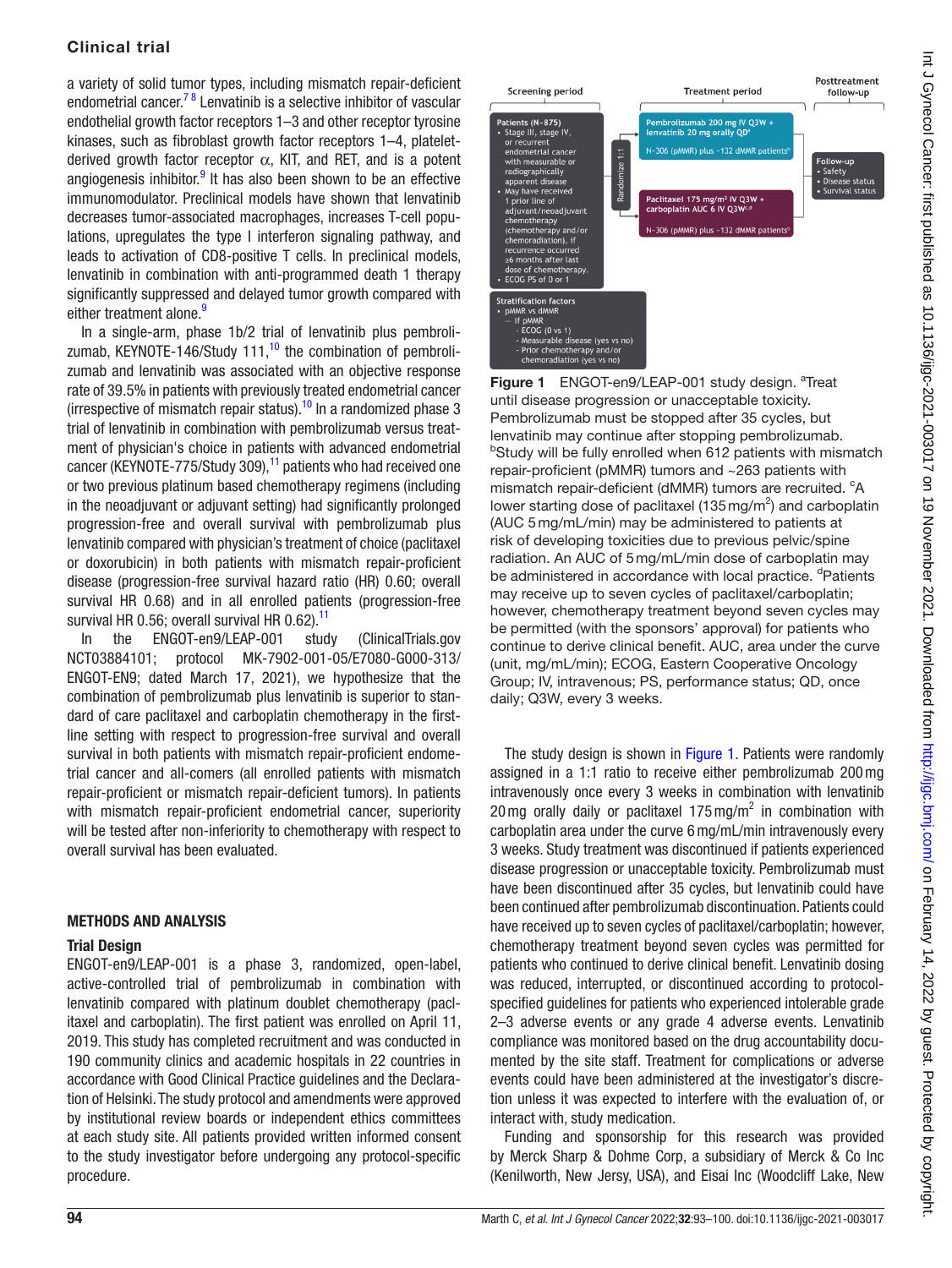<span id="page-2-0"></span>

| Key patient eligibility criteria<br>Table 1                                                                                                                                                                                                                                                                                                                                                                                                                                                                                                                                                    |                                                                                                                                                                                                                                                                                                                                                                                                                                                                                                                                                                                                                                                                                  |
|------------------------------------------------------------------------------------------------------------------------------------------------------------------------------------------------------------------------------------------------------------------------------------------------------------------------------------------------------------------------------------------------------------------------------------------------------------------------------------------------------------------------------------------------------------------------------------------------|----------------------------------------------------------------------------------------------------------------------------------------------------------------------------------------------------------------------------------------------------------------------------------------------------------------------------------------------------------------------------------------------------------------------------------------------------------------------------------------------------------------------------------------------------------------------------------------------------------------------------------------------------------------------------------|
| Key inclusion criteria                                                                                                                                                                                                                                                                                                                                                                                                                                                                                                                                                                         | Key exclusion criteria                                                                                                                                                                                                                                                                                                                                                                                                                                                                                                                                                                                                                                                           |
| Stage III, IV, or recurrent, histologically confirmed<br>endometrial carcinoma with measurable or radiographically<br>apparent disease*<br>$\triangleright$ Prior therapies may include chemotherapy (only if<br>administered as neoadjuvant or adjuvant therapy and/or<br>concurrently with radiation), radiation, or hormonal therapy<br>(only if discontinued $\geq 1$ week before randomization)<br>▶ Provided archival tumor tissue or newly obtained biopsy of<br>tumor for determination of mismatch repair status<br>Eastern Cooperative Oncology Group performance status<br>of $0/1$ | ► Carcinosarcoma, endometrial leiomyosarcoma, or other<br>high grade sarcomas, or endometrial stromal sarcomas<br>Additional malignancies that have progressed or required<br>active treatment in the last 3 yearst<br>• Gastrointestinal conditions that might affect absorption of<br>lenvatinib<br>► Active infection requiring systemic treatment<br>Previous therapy with any treatment targeting vascular<br>$\blacktriangleright$<br>endothelial growth factor-directed angiogenesis; anti-PD-1,<br>anti-PD-L1, or anti-PD-L2 agents; or any agent directed at<br>another stimulatory or co-inhibitory T cell receptor<br>$\blacktriangleright$ Inadequate organ function |

\*Disease may be either measurable or non-measurable per Response Evaluation Criteria in Solid Tumors v1.1 but must be radiographically apparent by blinded independent central review.

†Not including basal cell carcinoma of the skin, squamous cell carcinoma of the skin, or carcinoma in situ that has undergone potentially curative therapy.

PD-1, programmed death 1; PD-L1, programmed death ligand 1; PD-L2, programmed death ligand 2.

Jersy, USA). The trial is being performed in collaboration with the European Network for Gynaecological Oncological Trial groups (ENGOT), which is a research network of the European Society of Gynaecological Oncology (ESGO).

#### **Participants**

Key patient eligibility criteria are listed in Table 1. Briefly, adults with stage III, IV, or recurrent histologically confirmed endometrial cancer that is measurable or non-measurable per Response Evaluation Criteria in Solid Tumors (RECIST) v1.1, but radiographically apparent as assessed by blinded independent central review, and Eastern Cooperative Oncology Group performance status ≤1 were eligible. Patients may have received prior chemotherapy only as neoadjuvant/adjuvant therapy and/or concurrently with radiation if the recurrence occurred  $\geq 6$  months after the last dose of chemotherapy. Patients with carcinosarcoma (malignant mixed Müllerian tumor), endometrial leiomyosarcoma, or other high-grade sarcomas, or endometrial stromal sarcomas, were excluded.

## **Endpoints**

The objective of this study was to compare the efficacy and safety of first-line pembrolizumab in combination with lenvatinib versus paclitaxel plus carboplatin in patients with newly diagnosed, stage III, IV, or recurrent endometrial cancer. The dual primary endpoints were progression-free survival per RECIST v1.1 by blinded independent central review (modified to follow a maximum of 10 target lesions and five target lesions per organ) and overall survival in patients with mismatch repair-proficient tumors and in all patients (all-comers). Progression-free survival was defined as the time from randomization to first documented disease progression or death due to any cause, whichever occurred first. Overall survival was defined as the time from randomization to death due to any cause. Patient survival status is assessed routinely, including after disease progression or start of new anticancer therapy. Mismatch repair status was assessed by a central laboratory (Neogenomics, Fort Myers, Florida, USA) by immunohistochemistry (Ventana, Tuscon, Arizona, USA) using archived tumor tissue or a fresh biopsy before randomization.

Secondary endpoints were objective response rate per RECIST v1.1 by blinded independent central review in patients with mismatch repair-proficient tumors and in all-comers, health related quality of life in patients with mismatch repair-proficient tumors and in all-comers, and safety and tolerability in all-comers. Objective response was defined as a confirmed complete or partial response. Health-related quality of life is evaluated using the mean change from baseline in the European Organization for Research and Treatment of Cancer Quality of Life Questionnaire–Core 30 global health status/quality of life score. Safety and tolerability were assessed by clinical review of adverse events, laboratory tests, vital signs, and ECG measurements throughout the study until 90 days (120 days for serious adverse events) after the last dose of study treatment, or until 30 days after the last dose if new anticancer therapy was initiated.

Key exploratory endpoints included duration of response, disease control rate, and clinical benefit rate per RECIST v1.1 by blinded independent central review in patients with mismatch repair-proficient tumors and in all-comers. Duration of response was defined as the time from first documented response to first documented disease progression or death, whichever occurred first. Disease control was defined as the best overall response of complete or partial response or of stable disease ≥7 weeks after randomization. Clinical benefit was defined as best overall response of complete or partial response or of stable disease with duration ≥23 weeks after randomization.

## Sample Size

Sample size was calculated to allow hypothesis testing of the dual primary endpoints of progression-free survival and overall survival to be well powered. The study is considered to be fully enrolled when 612 mismatch repair-proficient participants have enrolled. At the time of enrollment completion, approximately 875 total participants are expected to be enrolled, with 612 mismatch repairproficient participants and approximately 263 mismatch repairdeficient participants.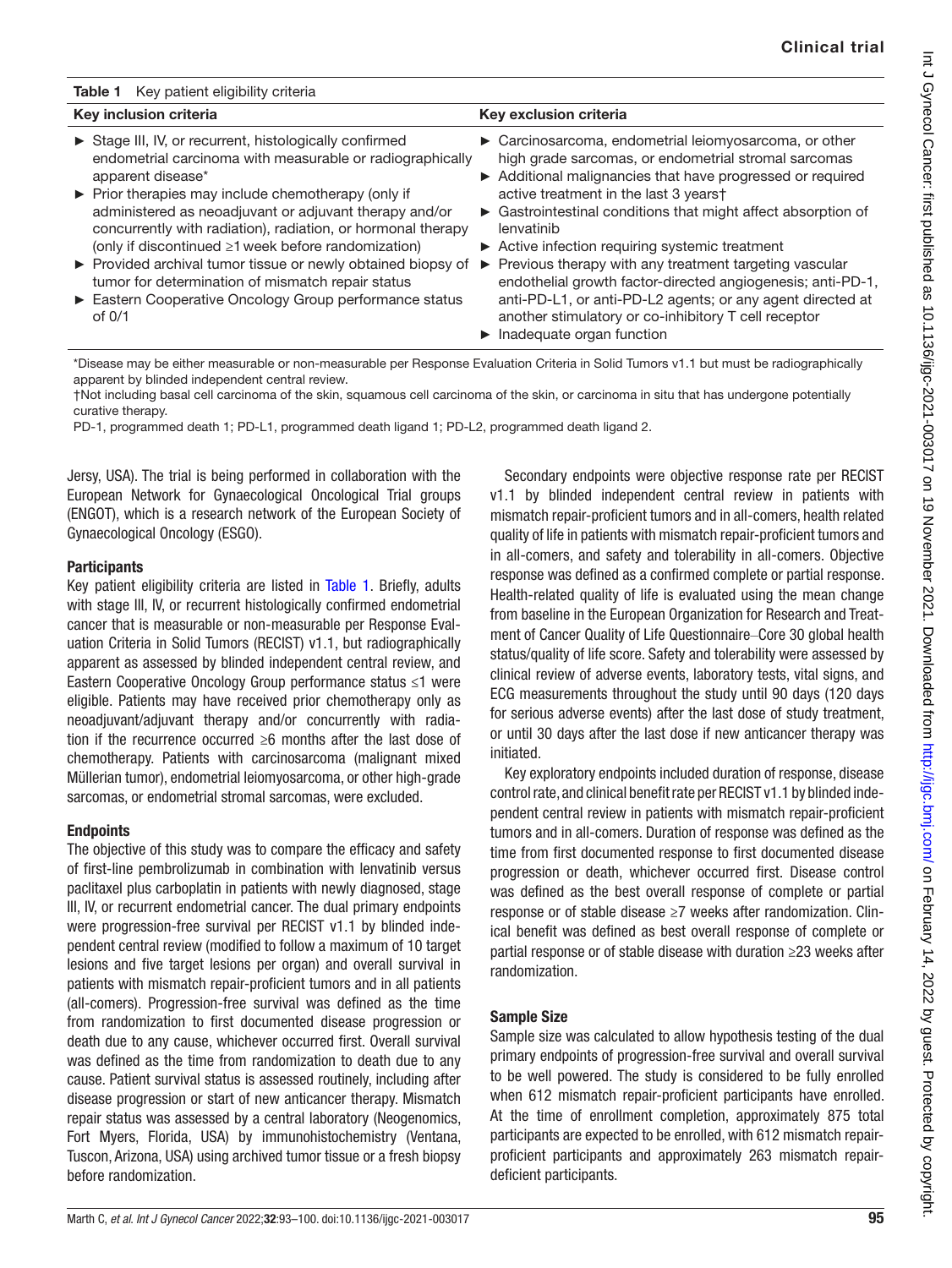<span id="page-3-0"></span>

| Table 2                                       |                   | Clinical trials evaluating anti-programmed death 1/                                                      |                                                                         | programmed death ligand 1 therapies in patients with previously treated endometrial cancer                                                                                   |                                                      |                                    |                                                                                                                                                                            |
|-----------------------------------------------|-------------------|----------------------------------------------------------------------------------------------------------|-------------------------------------------------------------------------|------------------------------------------------------------------------------------------------------------------------------------------------------------------------------|------------------------------------------------------|------------------------------------|----------------------------------------------------------------------------------------------------------------------------------------------------------------------------|
| Study                                         | Phase             | Therapy                                                                                                  | <b>Disease</b>                                                          | Previous therapy                                                                                                                                                             | <b>Biomarkers</b>                                    | z                                  | Objective response rate (%)                                                                                                                                                |
| KEYNOTE-028 <sup>12</sup>                     | $\frac{1}{2}$     | Pembrolizumab<br>$(anti-PD-1)$                                                                           | endometrial cancer<br>Locally advanced<br>or metastatic                 | therapy exists, or for which<br>or for which no standard<br>standard therapy is not<br>after standard therapy,<br>Patients had disease<br>that had progressed<br>appropriate | PD-L1-positive                                       | 24 (23 in<br>analysis)<br>efficacy | 13.0% (RECIST v1.1 by investigator<br>review)                                                                                                                              |
| KEYNOTE-158 <sup>8</sup>                      | $\mathbf{\Omega}$ | Pembrolizumab<br>$(anti-PD-1)$                                                                           | Unresectable and/or<br>metastatic incurable<br>endometrial<br>carcinoma | Patients had disease that<br>was intolerant to previous<br>had progressed on or<br>standard therapy                                                                          | MSI-H/dMMR                                           | 49                                 | 57.1% (RECIST v1.1 by independent<br>central radiologic review)                                                                                                            |
| GARNET <sup>14</sup>                          |                   | Dostarlimab<br>$(anti-PD-1)$                                                                             | endometrial cancer<br>Recurrent or<br>advanced                          | after chemotherapy with $\leq$ 2<br>Patients had disease that<br>had progressed during or<br>previous lines of therapy                                                       | dMMR<br><b>PMMR</b>                                  | 110<br>144                         | 13.9% (immune-related RECIST by<br>45.5% (RECIST v1.1 by blinded<br>independent central review)<br>investigator assessment)                                                |
| (ANZGOG1601) <sup>15</sup><br>PHAEDRA         | $\sim$            | Durvalumab<br>$(anti-PD-L1)$                                                                             | endometrial cancer<br>Advanced                                          | Patients had disease that<br>had progressed after<br>0-3 previous lines of<br>chemotherapy                                                                                   | dMMR                                                 | 35                                 | 40% (immune-related RECIST)                                                                                                                                                |
|                                               |                   |                                                                                                          |                                                                         | Patients had disease that<br>had progressed after<br>1-3 previous lines of<br>chemotherapy                                                                                   | <b>PMMR</b>                                          | 36                                 | 3% (immune-related RECIST)                                                                                                                                                 |
| NCT02912572 <sup>16</sup>                     | $\mathbf{\Omega}$ | $(anti-PD-L1)$<br>Avelumab                                                                               | endometrial cancer<br>Recurrent                                         | Patients had received $\geq$ 1<br>previous lines of<br>chemotherapy                                                                                                          | <b>pMMR</b><br><b>dMMR</b>                           | $\frac{5}{1}$<br>$\frac{6}{1}$     | 26.7% (RECIST v1.1)<br>6.25% (RECIST v1.1)                                                                                                                                 |
| KEYNOTE-146/<br>Study 111 <sup>10</sup>       | 1 <sub>b</sub> /2 | Pembrolizumab + lenvatinib<br>(anti-PD-1 + tyrosine kinase<br>inhibitor)                                 | endometrial cancer<br>Advanced                                          | therapy (22 lines allowed at<br>previous lines of systemic<br>Patients had received <2<br>sponsor's discretion)                                                              | dMMR or<br><b>PMMR</b><br><b>PMMR</b><br><b>dMMR</b> | 94<br>124<br>₣                     | 39.5% (immune-related RECIST by<br>36.2% (immune-related RECIST by<br>63.6% (immune-related RECIST by<br>investigator assessment)<br>investigator assessment)              |
| KEYNOTE-775/<br>Study 309 <sup>11</sup>       | ო                 | Pembrolizumab + lenvatinib<br>(anti-PD-1 + tyrosine kinase<br>doxorubicin or paclitaxel<br>inhibitor) vs | endometrial cancer<br>Advanced                                          | Patients had received 1-2<br>previous platinum-based<br>chemotherapy regimens<br>(including neoadjuvant/<br>adjuvant)                                                        | dMMR or<br><b>PMMR</b><br><b>PMMR</b>                | 827<br>697                         | blinded independent central review)<br>blinded independent central review)<br>31.9% vs 14.7% (RECIST v1.1 by<br>30.3% vs 15.1% (RECIST v1.1 by<br>investigator assessment) |
| Response Evaluation Criteria in Solid Tumors. |                   | dMMR, mismatch repair-deficient; MSI-H, microsatellite instability                                       |                                                                         |                                                                                                                                                                              |                                                      |                                    | high; PD-1, programmed death 1; PD-L1, programmed death ligand 1; pMMR, mismatch repair-proficient; RECIST,                                                                |

Int J Gynecol Cancer: first published as 10.1136/ijgc-2021-003017 on 19 November 2021. Downloaded from http://ijgc.bmj.com/ on February 14, 2022 by guest. Protected by copyright. Int J Gynecol Cancer: first published as 10.1136/ijgc-2021-003017 on 19 November 2021. Downloaded from <http://ijgc.bmj.com/> on February 14, 2022 by guest. Protected by copyright.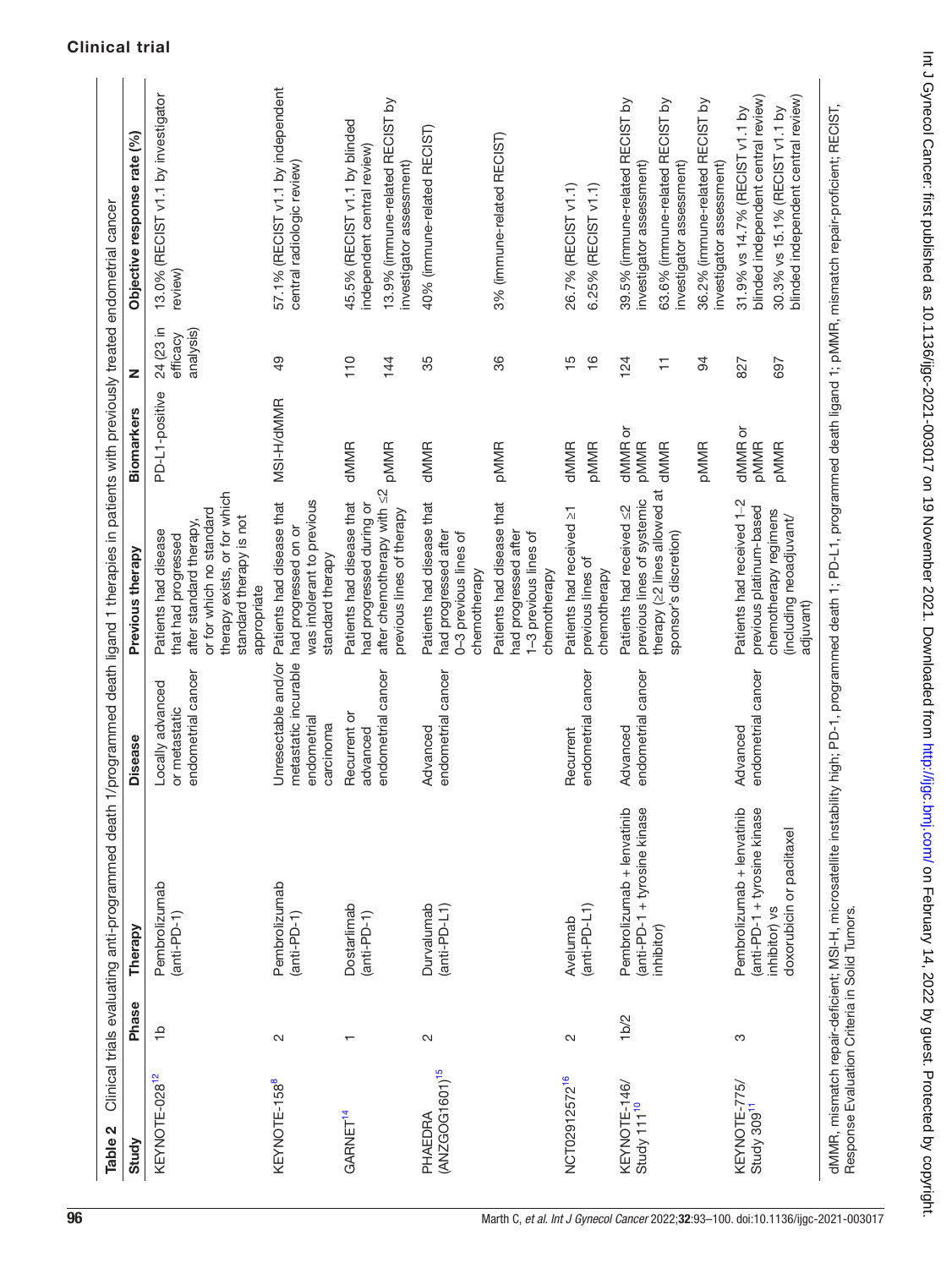<span id="page-4-0"></span>

| endometrial cancer                                       |       |                                                                                                                                                                               |                                                                                 | Table 3 Select ongoing clinical trials evaluating anti-programmed death 1/programmed death ligand 1 therapies in patients with primary advanced or recurrent                                                 |                                                |        |                                                                |
|----------------------------------------------------------|-------|-------------------------------------------------------------------------------------------------------------------------------------------------------------------------------|---------------------------------------------------------------------------------|--------------------------------------------------------------------------------------------------------------------------------------------------------------------------------------------------------------|------------------------------------------------|--------|----------------------------------------------------------------|
| Study                                                    | Phase | Therapy                                                                                                                                                                       | <b>Disease</b>                                                                  | Previous therapy                                                                                                                                                                                             | <b>Biomarkers</b>                              | Z      | Location                                                       |
| ENGOT-en6/NSGO-<br>NCT03981796<br>RUBY <sup>18</sup>     | က     | paclitaxel followed by placebo<br>followed by dostarlimab with<br>+ carboplatin + paclitaxel<br>Dostarlimab (anti-PD-1)<br>placebo + carboplatin +<br>or without niraparib vs | endometrial cancer<br>primary stage III-IV<br>First recurrent or                | neoadjuvant/adjuvant chemotherapy<br>permitted if recurrence ≥6 months<br>Patients had received no previous<br>systemic chemotherapy; previous                                                               | MSI-H or MSS                                   | $-470$ | Europe, North<br>America                                       |
| NCT03603184<br>ENGOT-en7/<br>AtTEnd <sup>19</sup>        | က     | placebo followed by placebo<br>Š<br>atezolizumab (anti-PD-L1)<br>followed by atezolizumab<br>paclitaxel + carboplatin +<br>Paclitaxel + carboplatin +                         | endometrial cancer<br>Newly diagnosed,<br>III-IV or recurrent<br>advanced stage | Patients had received one previous<br>line of chemotherapy if upfront/<br>adjuvant and platinum-free<br>interval $\geq 6$ months                                                                             | None                                           | $-550$ | Australia, Europe,<br>Japan, New<br><b>Zealand</b>             |
| LEAP-001 (current<br>NCT03884101<br>ENGOT-en9/<br>study) | ო     | Pembrolizumab + lenvatinib<br>(anti-PD-1 + tyrosine kinase<br>paclitaxel + carboplatin<br>inhibitor) vs                                                                       | endometrial cancer<br>Stage III, IV,<br>or recurrent                            | Patients may have received previous<br>adjuvant therapy and/or concurrently<br>with radiation) radiation, or hormonal<br>therapy (completed ≥1 week prior)<br>chemotherapy (as neoadjuvant/                  | dMMR or pMMR ~875                              |        | America, South<br>Asia, Australia,<br>Europe, North<br>America |
| NCT03914612<br>NRG-GY018                                 | က     | followed by pembrolizumab vs<br>Pembrolizumab (anti-PD-1)<br>+ paclitaxel + carboplatin<br>carboplatin followed by<br>placebo + paclitaxel +<br>placebo                       | endometrial cancer<br>Stage III-IVB<br>or recurrent                             | weeks prior), or hormonal therapy<br>radiation therapy (completed $\geq 4$<br>(completed $\geq$ 12 months prior),<br>prior adjuvant chemotherapy<br>Patients may have received<br>(completed ≥3 weeks prior) | dMMR or pMMR<br>PD-L1-positive<br>or negative; | $-810$ | North America                                                  |
| proficient.                                              |       | dMMR, mismatch repair-deficient; MSI-H, microsatellite instability                                                                                                            |                                                                                 | high; MSS, microsatellite stable; PD-1, programmed death 1; PD-L1, programmed death ligand 1; pMMR, mismatch repair-                                                                                         |                                                |        |                                                                |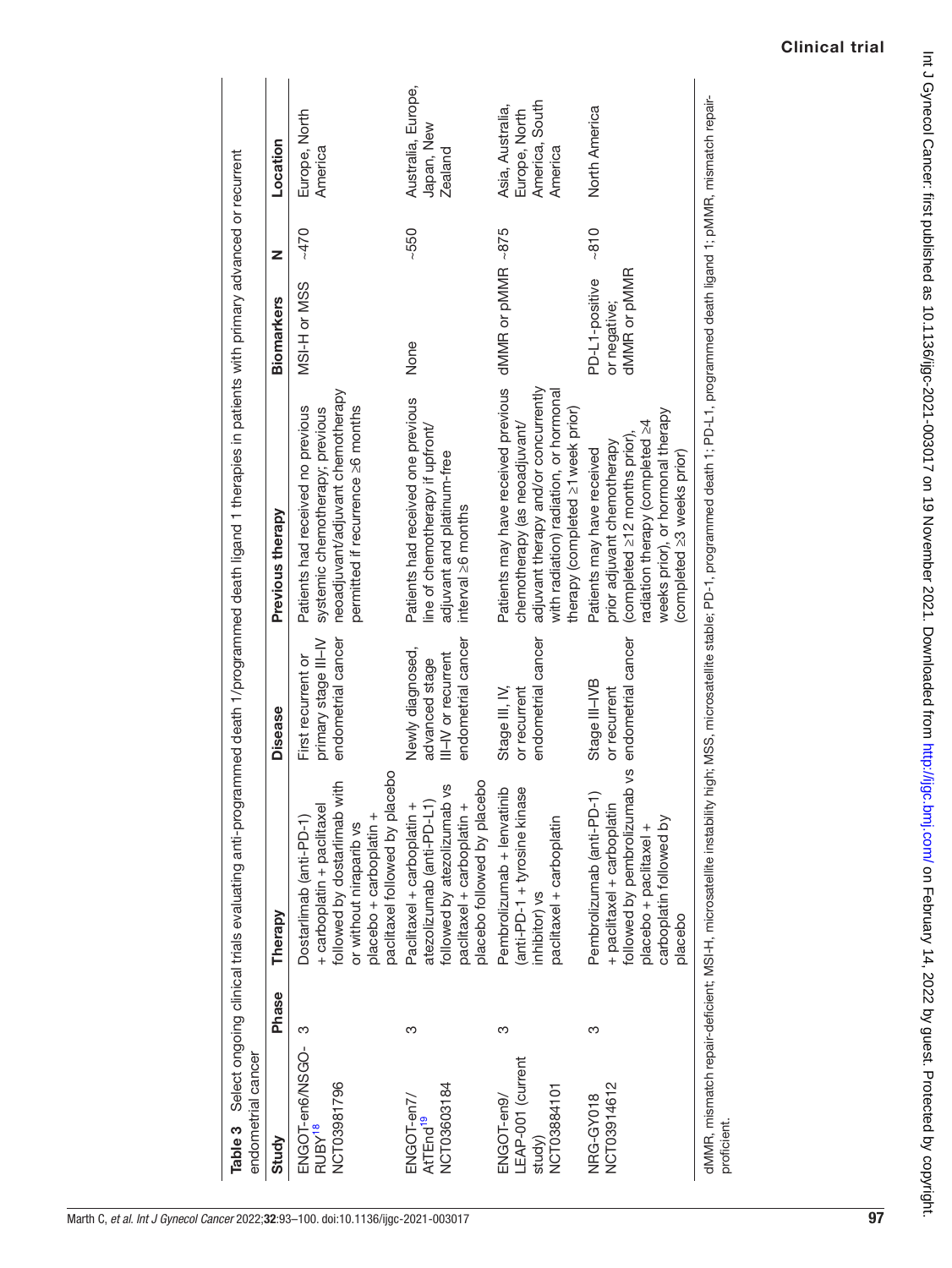#### Randomization and Blinding

Patients were randomized 1:1 to receive pembrolizumab in combination with lenvatinib or to receive paclitaxel in combination with carboplatin. Randomization was conducted using an interactive response technology system. Randomization was first stratified by mismatch repair status (proficient vs deficient) with patients with mismatch repair-proficient tumors further stratified by Eastern Cooperative Oncology Group performance status (0 vs 1), measurable disease (yes vs no), and previous chemotherapy and/or chemoradiation (yes vs no). This was an open-label study and therefore, no blinding was performed.

#### Statistical Methods

All randomized patients will be included in the efficacy analysis population and all patients who received ≥1 dose of study treatment will be included in the safety analysis population. The primary endpoints of progression-free and overall survival will be estimated using the non-parametric Kaplan–Meier method. Treatment differences will be assessed using the stratified log rank test, and the magnitude of treatment difference will be estimated using a stratified Cox proportional hazards model with the Efron method of tie handling. The stratification factors used for randomization will be applied to the stratified log-rank test and the stratified Cox model.

## **DISCUSSION**

Several studies have evaluated the use of anti-programmed death 1 or anti-programmed death ligand 1 monoclonal antibodies as monotherapy in patients with previously treated, advanced, or recurrent endometrial cancer [\(Table 2](#page-3-0)), including pembrolizumab,  $8^{12}$  dostarlimab (anti-programmed death 1),  $13^{14}$ durvalumab (anti-programmed death ligand 1),  $15$  and avelumab (anti-programmed death ligand  $1$ ).<sup>16</sup> Across these studies, objective response rates ranged between 27% and 57% in patients with mismatch repair-deficient tumors and between 3% and 14% in patients with mismatch repair-proficient tumors. $8^{12-16}$ Lenvatinib monotherapy was also evaluated in a phase 2 trial of 133 patients with recurrent endometrial cancer with an objective response rate of 14.3% with a manageable safety profile.<sup>[17](#page-7-4)</sup>

Clinical trials evaluating pembrolizumab plus lenvatinib in patients with endometrial cancer demonstrated objective response rates of  $32-40\%$ .<sup>10 11</sup> Results were similar among patients with mismatch repair-proficient tumors (30–36%). In a single-arm, phase 1b/2 trial (KEYNOTE-146/Study 111),  $10$  this combination was associated with an objective response rate of 39.5% in a cohort of patients with endometrial cancer, most of whom had received previous therapy.<sup>[10](#page-6-7)</sup> In the KEYNOTE-775/ Study 309 trial that evaluated pembrolizumab in combination with lenvatinib compared with physician's treatment of choice (paclitaxel or doxorubicin chemotherapy), progression-free survival, overall survival, and objective response rate were all significantly improved in the pembrolizumab and lenvatinib arm compared with the physician's treatment of choice (paclitaxel or doxorubicin chemotherapy) in patients with mismatch repairproficient tumors (n=697; median progression-free survival 6.6 vs 3.8 months (HR 0.60); median overall survival 17.4 vs 12.0 months (HR 0.68); objective response rate 30.3% vs 15.1% (p<0.0001)) and in all-comers (n=827; median progression-free

survival 7.2 vs 3.8 months (HR 0.56); median overall survival 18.3 vs 11.4 months (HR, 0.62); objective response rate 31.9% vs 14.7% ( $p < 0.0001$ )).<sup>11</sup> Based on the results of the confirmatory KEYNOTE-775/Study 309 trial, the US Food and Drug Administration accelerated approval for pembrolizumab plus lenvatinib in this setting was converted to a full approval.

Given the positive results from KEYNOTE-146/Study 111 and KEYNOTE-775/Study 309, we are optimistic that the results of the ENGOT-en9/LEAP-001 study will demonstrate a similar clear progression-free survival and overall survival benefit of pembrolizumab in combination with lenvatinib in the first-line treatment of patients with primary advanced or recurrent endometrial cancer. This trial has the potential to define the new standard of first-line treatment in recurrent endometrial cancer. There are also other ongoing trials evaluating programmed death 1/programmed death ligand 1 antibody-based combinations in the first-line setting in patients with primary advanced or recurrent endometrial cancer (Table 3). Data from the ENGOT-en9/ LEAP-001 study will be presented at upcoming scientific meetings, submitted to a peer reviewed journal for publication, and posted on trial registries.

#### Author affiliations

<sup>1</sup>AGO-Austria and Department of Obstetrics and Gynaecology, Medical University of Innsbruck, Innsbruck, Austria

<sup>2</sup> Maria Sklodowska-Curie National Research Institute of Oncology Gliwice Branch abd PGOG, Gliwice, Poland

3 CHRU Brest, Brest, France

4 NN Blokhin Russian Cancer Research Centre and IM Sechenov First Moscow State Medical University (Sechenov University), Moscow, Russian Federation 5 Department of Urology and Gynecology, Istituto Nazionale Tumori IRCCS Fondazione G Pascale and MITO, Napoli, Italy 6 McGill University Health Centre, Montreal, Quebec, Canada

<sup>7</sup> Centro Oncologico Riojano Integral and National University of La Rioja, La Rioja, **Argentina** 

<sup>8</sup>H Reina Sofía de Córdoba and GEICO Group, Córdoba, Spain

9 Monash Health and Monash University, Melbourne, Victoria, Australia

<sup>10</sup>Meir Medical Center and ISGO, Kfar Saba, Israel

<sup>11</sup>Centro Oncológico Internacional, Mexico City, Mexico

<sup>12</sup>Cancer Research UK and University College London Cancer Trials Centre, Cancer Institute, University College London and NCRI, London, UK

<sup>13</sup>Samsung Medical Center, Seoul, The Republic of Korea

<sup>14</sup>AGO-Austria and University Hospital for Gynaecology and Obstetrics, Medical University of Innsbruck, Innsbruck, Austria

<sup>15</sup>Texas Oncology - Woodlands, The Woodlands, Texas, USA <sup>16</sup>Department of Medical Oncology, Integrated Cancer Center Ghent, AZ Maria

Middelares Ghent and Center of Oncological Research, Integrated Personalized and Precision Oncology Network, University of Antwerp and BGOG, Wilrijk, Belgium

<sup>17</sup>Saitama Medical University International Medical Center, Hidaka, Saitama, Japan

<sup>18</sup>Charité Universitätsmedizin Berlin and North Eastern German Society for

Gynecologic Oncology (NOGGO), Berlin, Germany <sup>19</sup>Fudan University Shanghai Cancer Center, Shanghai, China

<sup>20</sup>Eisai Inc, Woodcliff Lake, New Jersey, USA

<sup>21</sup> Merck & Co Inc, Kenilworth, New Jersey, USA

<sup>22</sup>Memorial Sloan-Kettering Cancer Center and Weill Cornell Medical Center, New York, New York, USA

#### Twitter Christof Vulsteke [@CVulsteke](https://twitter.com/CVulsteke)

Acknowledgements The authors thank Stephen Keefe, MD (Merck & Co Inc, Kenilworth, New Jersey, USA), for contributions to the trial design and Shan Yang, PhD (Merck & Co Inc), for contributions to the statistical design and methodology. Medical writing assistance was provided by Rozena Varghese, PharmD, CMPP (ICON plc, North Wales, Pennsylvania, USA). This assistance was funded by Merck Sharp & Dohme Corp, a subsidiary of Merck & Co Inc.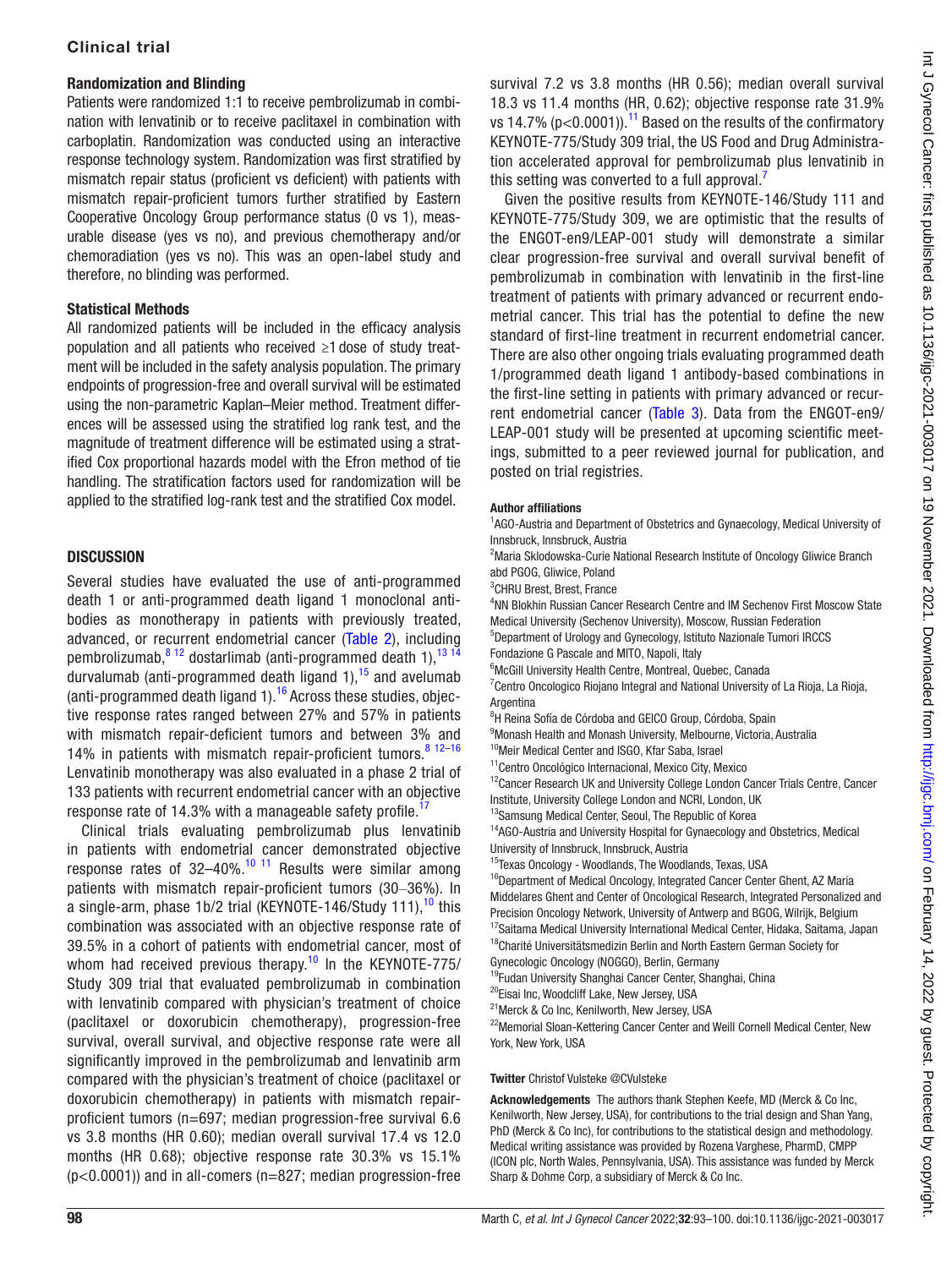Contributors All authors are members of the steering committee, are contributing to the trial, and have reviewed, revised, and approved the manuscript for publication.

Funding Funding and sponsorship for this research was provided by Merck Sharp & Dohme Corp, a subsidiary of Merck & Co Inc (Kenilworth, New Jersey, USA), and Eisai Inc (Woodcliff Lake, New Jersey, USA). The study sponsors were involved in the study design, in the writing of the report, and in the decision to submit the paper for publication. JJL and JM are contacts for Merck & Co and Eisai Inc, respectively. VM is supported in part by NIH/NCI Cancer Center Support Grant P30 CA008748.

Competing interests CM: funded research, EU, FWF, AstraZeneca, and Roche; honoraria/expenses, Roche, Novartis, Amgen, Merck, Pharmamar, AstraZeneca, Tesaro, and GSK; consulting/advisory board, Roche, Novartis, Amgen, Merck, AstraZeneca, Pfizer, Pharmamar, Cerulean, Vertex, GSK, Seagen, and Eisai. AT: funded research, AstraZeneca, Roche, MSD, and RUSSCO; honoraria/expenses, AstraZeneca, Roche, MSD, Eisai, Biocad, and RUSSCO; consulting/advisory board, AstraZeneca, Pfizer, MSD, Eisai, Tesaro, and Biocad. SP: honoraria, MSD, Eisai, GSK, AstraZeneca, Clovis, Pfizer, Pharmamar, and Roche. LG: institutional grants from AstraZeneca, Pfizer, Merck Sharp & Dohme, Karyopharm, Tesaro, IMV, Alkermes, Clovis, ImmunoGen Inc, Roche, Mersana, Esperas, Novocure GmbH, and OncoQuest Pharmaceuticals; advisory boards, AstraZeneca, GSK, Eisai, Eisai-Merck, and Alkermes. DK: clinical trials, Roche, Lilly Oncology, Clovis, MSD, Abbvie, Takeda, Novartis, Pfizer, Array BioPharma Inc, Servier, Nektar Therapeutics, Merck Healthcare KGaA, and GlaxoSmithKline; consultancy, Roche, Boehringer Ingelheim, Pfizer, MSD, BMS, Novartis, AstraZeneca, Raffo-tecnofarma, Varifarma, and Bayer. MJR: consulting/advisory board, MSD, AstraZeneca, GSK, Pharmamar, and Roche. SF: consulting/advisory board, Akesobio; honoraria/expenses, Amgen. MM-M: consulting/advisory board, Roche, Eli-Lilly, BMS, AstraZeneca, Teva, Amgen, Bayer, and Pfizer. RB: travel expenses, Clovis Oncology, Roche, and MSD. CV: study funding for present publication from MSD; institutional grant, MSD; consulting fees, Janssen-Cilag, Roche, GSK, Atheneum Partners, Astellas Pharma, MSD, BMS, and Leo-Pharma; payment or honoraria for presentations, Janssen Cilag, Leo Pharma, and Bayer; payment or honoraria for advisory boards, Janssen Cilag, Leo Pharma, MSD, GSK, and AstraZeneca; support for travel, Roche and Pfizer. KH: funded research, MSD, Ono, Takeda, Daiichi-Sankyo, and Eisai; honoraria, Takeda, Chugai, Kyowa-Kirin, Genmab, AstraZeneca, and MSD; consulting/advisory board, MSD, Eisai, and Takeda. EB: funded research, EU, DLR, AstraZeneca, Roche Diagnostics, and Bayer; honoraria/expenses, Roche, Merck, AstraZeneca, Tesaro, GSK, Clovis, Roche Diagnostics, Molecular Health, and Eisai; consulting/advisory board, Roche, Eisai, Merck, AstraZeneca, GSK, and Clovis. JM: employee of Eisai Inc, Woodcliff Lake, New Jersey, USA. JJL: employee of Merck Sharp & Dohme Corp, a subsidiary of Merck & Co Inc, Kenilworth, New Jersey, USA and stockholder in Merck & Co. VM: study support (all funding to institution)/consultant/advisory board membership, Merck, Eisai, Karyopharm, AstraZeneca, Clovis, Moreo, Takeda, Zymeworks, and Genentech; supported in part by the NIH/NCI Cancer Center Support grant P30 CA008748.

#### Patient consent for publication Not applicable.

Provenance and peer review Commissioned; internally peer reviewed.

Data availability statement Merck Sharp & Dohme Corp., a subsidiary of Merck & Co., Inc., Kenilworth, NJ, USA (MSD) is committed to providing qualified scientific researchers access to anonymized data and clinical study reports from the company's clinical trials for the purpose of conducting legitimate scientific research. MSD is also obligated to protect the rights and privacy of trial participants and, as such, has a procedure in place for evaluating and fulfilling requests for sharing company clinical trial data with qualified external scientific researchers. The MSD data sharing website (available at: [http://engagezone.msd.com/ds\\_](http://engagezone.msd.com/ds_documentation.php) [documentation.php](http://engagezone.msd.com/ds_documentation.php)) outlines the process and requirements for submitting a data request. Applications will be promptly assessed for completeness and policy compliance. Feasible requests will be reviewed by a committee of MSD subject matter experts to assess the scientific validity of the request and the qualifications of the requestors. In line with data privacy legislation, submitters of approved requests must enter into a standard data-sharing agreement with MSD before data access is granted. Data will be made available for request after product approval in the US and EU or after product development is discontinued. There are circumstances that may prevent MSD from sharing requested data, including country or region-specific regulations. If the request is declined, it will be communicated to the investigator. Access to genetic or exploratory biomarker data requires a detailed, hypothesis-driven statistical analysis plan that is collaboratively developed by the requestor and MSD subject matter experts; after approval of the statistical analysis plan and execution of a data-sharing agreement, MSD will

either perform the proposed analyses and share the results with the requestor or will construct biomarker covariates and add them to a file with clinical data that is uploaded to an analysis portal so that the requestor can perform the proposed analyses.

Supplemental material This content has been supplied by the author(s). It has not been vetted by BMJ Publishing Group Limited (BMJ) and may not have been peer-reviewed. Any opinions or recommendations discussed are solely those of the author(s) and are not endorsed by BMJ. BMJ disclaims all liability and responsibility arising from any reliance placed on the content. Where the content includes any translated material, BMJ does not warrant the accuracy and reliability of the translations (including but not limited to local regulations, clinical guidelines, terminology, drug names and drug dosages), and is not responsible for any error and/or omissions arising from translation and adaptation or otherwise.

Open access This is an open access article distributed in accordance with the Creative Commons Attribution 4.0 Unported (CC BY 4.0) license, which permits others to copy, redistribute, remix, transform and build upon this work for any purpose, provided the original work is properly cited, a link to the licence is given, and indication of whether changes were made. See: [https://creativecommons.org/](https://creativecommons.org/licenses/by/4.0/) [licenses/by/4.0/](https://creativecommons.org/licenses/by/4.0/).

#### ORCID iD

Rafal Tarnawski <http://orcid.org/0000-0001-6802-5093>

#### **REFERENCES**

- <span id="page-6-0"></span>1 Sung H, Ferlay J, Siegel RL, *et al*. Global cancer statistics 2020: GLOBOCAN estimates of incidence and mortality worldwide for 36 cancers in 185 countries. *[CA Cancer J Clin](http://dx.doi.org/10.3322/caac.21660)* 2021;71:209–49.
- <span id="page-6-1"></span>2 Howlader N, Noone AM, Krapcho M, *et al*, eds. *SEER Cancer Statistics Review, 1975-2017*. Bethesda, MD: National Cancer Institute, 2020. [https://seer.cancer.gov/csr/1975\\_2017/](https://seer.cancer.gov/csr/1975_2017/)
- <span id="page-6-2"></span>3 Sant M, Chirlaque Lopez MD, Agresti R, *et al*. Survival of women with cancers of breast and genital organs in Europe 1999-2007: results of the EUROCARE-5 study. *[Eur J Cancer](http://dx.doi.org/10.1016/j.ejca.2015.07.022)* 2015;51:2191–205.
- 4 Concin N, Matias-Guiu X, Vergote I, *et al*. ESGO/ESTRO/ESP guidelines for the management of patients with endometrial carcinoma. *[Int J Gynecol Cancer](http://dx.doi.org/10.1136/ijgc-2020-002230)* 2021;31:12–39.
- <span id="page-6-3"></span>5 Fung-Kee-Fung M, Dodge J, Elit L, *et al*. Follow-up after primary therapy for endometrial cancer: a systematic review. *[Gynecol Oncol](http://dx.doi.org/10.1016/j.ygyno.2006.02.011)* 2006;101:520–9.
- <span id="page-6-4"></span>6 National Comprehensive Cancer Network (NCCN). *NCCN clinical practice guidelines in oncology (NCCN guidelines) uterine neoplasms*. Version 1, 2021.
- <span id="page-6-5"></span>7 KEYTRUDA® (pembrolizumab). *Full prescribing information*. Whitehouse Station, NJ, USA: Merck Sharp & Dohme Corp, 2021.
- <span id="page-6-10"></span>8 Marabelle A, Le DT, Ascierto PA, *et al*. Efficacy of pembrolizumab in patients with noncolorectal high microsatellite instability/mismatch repair-deficient cancer: results from the phase II KEYNOTE-158 study. *[J Clin Oncol](http://dx.doi.org/10.1200/JCO.19.02105)* 2020;38:1–10.
- <span id="page-6-6"></span>9 Kato Y, Tabata K, Kimura T, *et al*. Lenvatinib plus anti-PD-1 antibody combination treatment activates CD8+ T cells through reduction of tumor-associated macrophage and activation of the interferon pathway. *[PLoS One](http://dx.doi.org/10.1371/journal.pone.0212513)* 2019;14:e0212513.
- <span id="page-6-7"></span>10 Makker V, Taylor MH, Aghajanian C, *et al*. Lenvatinib plus pembrolizumab in patients with advanced endometrial cancer. *[J Clin](http://dx.doi.org/10.1200/JCO.19.02627)  [Oncol](http://dx.doi.org/10.1200/JCO.19.02627)* 2020;38:2981–92.
- <span id="page-6-8"></span>11 Makker V, Colombo N, Casado Herraez A. *A multicenter, open-label, randomized, phase III study to compare the efficacy and safety of lenvatinib in combination with pembrolizumab versus treatment of physician's choice in patients with advanced endometrial cancer*. Society of Gynecologic Oncology (SGO) Annual Meeting on Women's Cancer, March 19-25, 2021.
- <span id="page-6-9"></span>12 Ott PA, Bang Y-J, Berton-Rigaud D, *et al*. Safety and antitumor activity of pembrolizumab in advanced programmed death ligand 1-positive endometrial cancer: results from the KEYNOTE-028 study. *[J Clin Oncol](http://dx.doi.org/10.1200/JCO.2017.72.5952)* 2017;35:2535–41.
- <span id="page-6-12"></span>13 Oaknin A, Tinker AV, Gilbert L, *et al*. Clinical activity and safety of the anti-programmed death 1 monoclonal antibody dostarlimab for patients with recurrent or advanced mismatch repair-deficient endometrial cancer: a nonrandomized phase 1 clinical trial. *[JAMA](http://dx.doi.org/10.1001/jamaoncol.2020.4515)  [Oncol](http://dx.doi.org/10.1001/jamaoncol.2020.4515)* 2020;6:1766–77.
- <span id="page-6-11"></span>14 Oaknin A, Gilbert L, Tinker AV, *et al*. *Interim analysis of the immunerelated endpoints of the mismatch repair deficient (dMMR) and proficient (MMRp) endometrial cancer cohorts from the garnet study*. Society of Gynecologic Oncology (SGO) Annual Meeting on Women's Cancer, March 19-25, 2021.